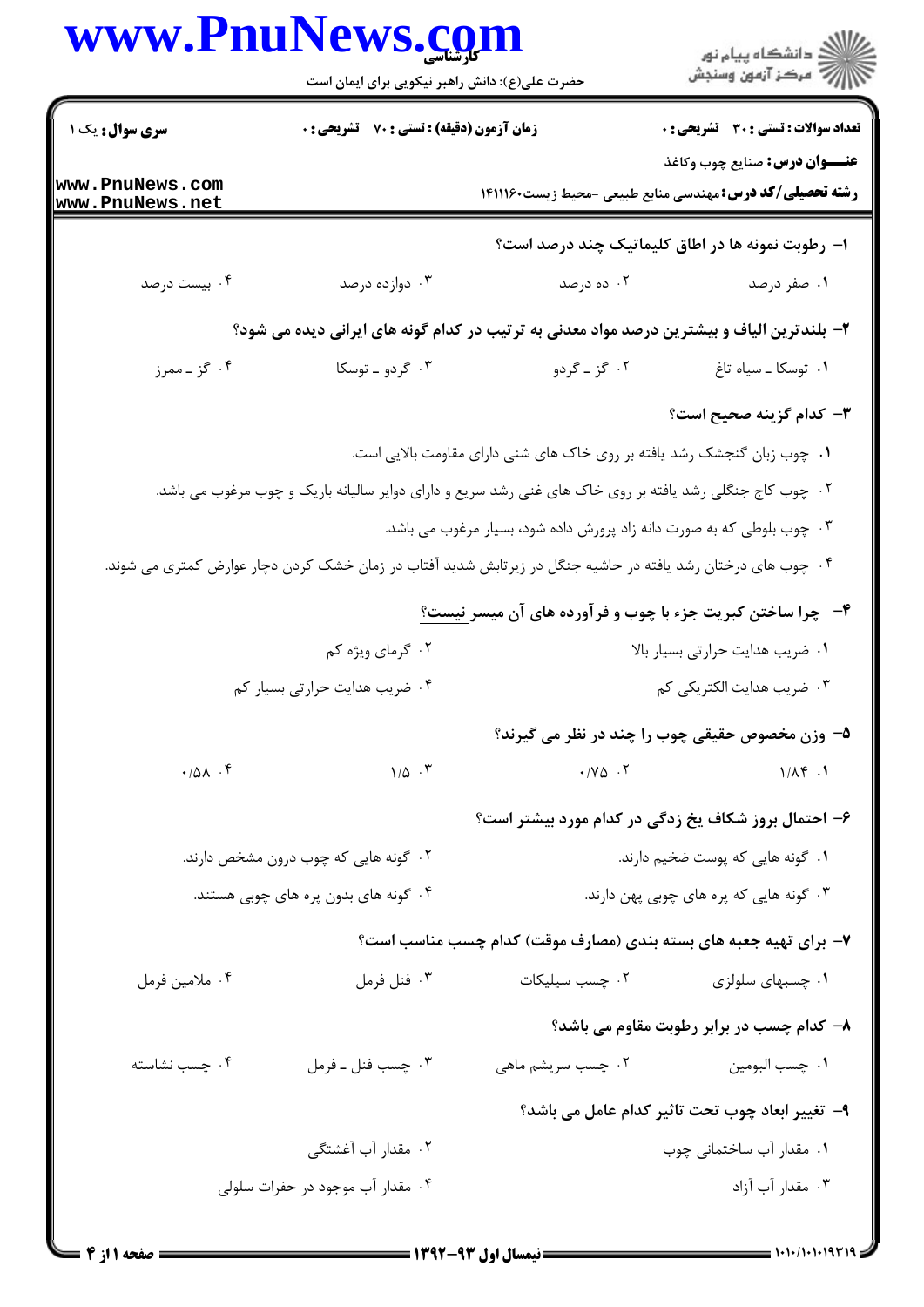|                                    | www.PnuNews.com<br>حضرت علی(ع): دانش راهبر نیکویی برای ایمان است                                                               |                                         | ِ<br>∭ دانشڪاه پيام نور<br>∭ مرڪز آزمون وسنڊش                                                           |  |
|------------------------------------|--------------------------------------------------------------------------------------------------------------------------------|-----------------------------------------|---------------------------------------------------------------------------------------------------------|--|
| <b>سری سوال : ۱ یک</b>             | زمان آزمون (دقیقه) : تستی : 70 ٪ تشریحی : 0                                                                                    |                                         | تعداد سوالات : تستي : 30 - تشريحي : 0                                                                   |  |
| www.PnuNews.com<br>www.PnuNews.net |                                                                                                                                |                                         | <b>عنـــوان درس:</b> صنايع چوب وكاغذ<br><b>رشته تحصیلی/کد درس:</b> مهندسی منابع طبیعی -محیط زیست۲۹۱۱۱۶۰ |  |
|                                    |                                                                                                                                |                                         | ∙ا− در عملیات خشک کردن چوب کدام آب در ابتدا خارج می شود؟                                                |  |
| ۰۴ آب آغشتگی                       | ۰۳ آب آزاد                                                                                                                     | ۰۲ آب ساختمانی                          | ۰۱ آب نهادی                                                                                             |  |
|                                    |                                                                                                                                |                                         | 11– كدام گزينه صحيح است؟                                                                                |  |
|                                    | ۰۱ گونه های سنگین سریع تر از گونه های سبک خشک می شوند.                                                                         |                                         |                                                                                                         |  |
|                                    | ۰۲ هر چه چوب ضخیم تر باشد، سریع تر خشک می شود.                                                                                 |                                         |                                                                                                         |  |
|                                    | ۰۳ جهت شعاعی چوب سریع تر از جهت مماسی خشک می شود.                                                                              |                                         |                                                                                                         |  |
|                                    | ۰۴ بهترین زمان دسته بندی برای چوب های سخت پاییز و اوایل زمستان است.                                                            |                                         |                                                                                                         |  |
|                                    |                                                                                                                                |                                         | <b>۱۲</b> - کدام وزن مخصوص تقریباً برای کلیه گونه ها ثابت است؟                                          |  |
| ۰۴ وزن مخصوص پايه                  | ۰۳ وزن مخصوص بحراني                                                                                                            | ۰۲ وزن مخصوص ظاهري                      | ٠١ وزن مخصوص حقيقى                                                                                      |  |
|                                    |                                                                                                                                |                                         | 1 <b>۳</b> - کدام گزینه صحیح است؟                                                                       |  |
|                                    |                                                                                                                                |                                         | ٠١ بين وزن مخصوص چوب و راندمان فيبر آن رابطه معكوس وجود دارد.                                           |  |
|                                    | ۰۲ چوب های با وزن مخصوص زیاد دارای فیبرهای طویل تر از چوب های سبک هستند. (در یک گونه)                                          |                                         |                                                                                                         |  |
|                                    | ۰۳ با افزایش وزن مخصوص چوب، درجه سختی آن کاهش می یابد.                                                                         |                                         |                                                                                                         |  |
|                                    | ۰۴ چوب هایی که وزن مخصوص زیاد بالاتری دارند، سریع تر خشک می شوند.                                                              |                                         |                                                                                                         |  |
|                                    |                                                                                                                                |                                         | ۱۴- با افزایش میزان رویش سالیانه در کدام گونه وزن مخصوص افزایش می یابد؟                                 |  |
| ۰۴ بلوط                            | ۰۳ کاج                                                                                                                         | ۰۲ نراد                                 | ۰۱ نوئل                                                                                                 |  |
|                                    | <sup>14 -</sup> گرده بینه نمدار به طول ۴ متر و ۴۴ سانتیمتر در دست است. اگر وزن مخصوص آن $0.5~{\rm gr/cm^3}$ و درصد رطوبت آن در |                                         |                                                                                                         |  |
|                                    |                                                                                                                                |                                         | این حالت ۸۰٪ باشد، چه مقدار آب در هر گرده بینه وجود دارد؟                                               |  |
| 300 kg $\cdot$ $\frac{1}{2}$       |                                                                                                                                | $278 \text{ kg}$ . T $133 \text{ kg}$ . | $167 \text{ kg}$ .                                                                                      |  |
|                                    |                                                                                                                                |                                         | ۱۶– کدام گزینه در رابطه با همکشیدگی چوب صحیح می باشد؟                                                   |  |
|                                    |                                                                                                                                |                                         | ۰۱ بیشترین همکشیدگی در جهت محوری می باشد.                                                               |  |
|                                    | ۰۲ در اثر کاهش رطوبت بیشتر از نقطه اشباع الیاف همکشیدگی رخ می دهد.                                                             |                                         |                                                                                                         |  |
|                                    |                                                                                                                                |                                         | ۰۳ هر قدر میزان منافذ در سطح دیواره سلولی بیشتر باشد میزان همکشیدگی کمتر است.                           |  |
|                                    |                                                                                                                                |                                         | ۰۴ ضخامت دیواره سلولی تاثیری بر روی میزان همکشیدگی ندارد.                                               |  |

 $1 - 1 - 1 - 1 - 197$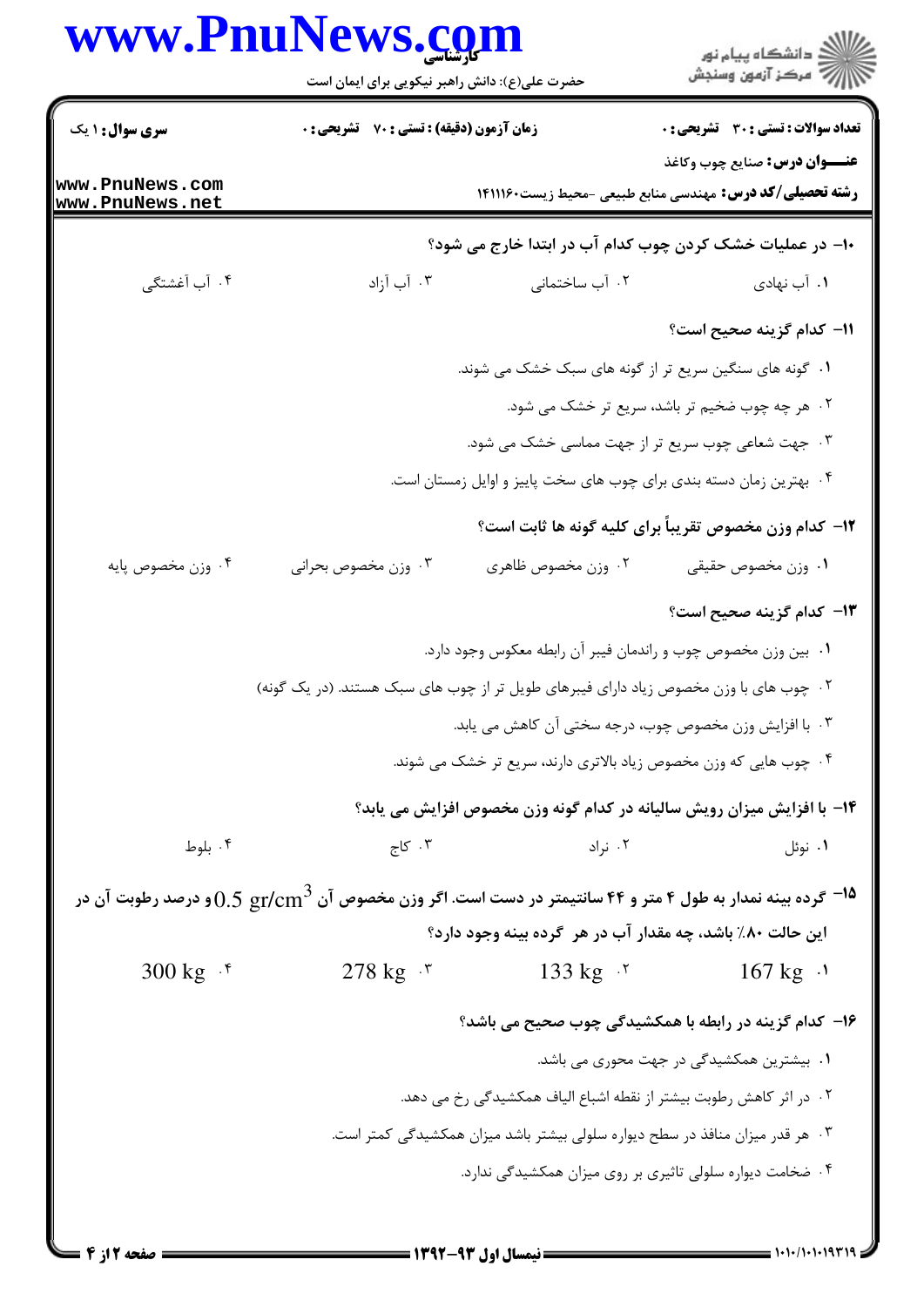|                                                        | حضرت علی(ع): دانش راهبر نیکویی برای ایمان است                                                  |                                         | ڪ دانشڪاه پيا <sub>م</sub> نور<br>ر <i>7</i> مرڪز آزمون وسنڊش                                           |
|--------------------------------------------------------|------------------------------------------------------------------------------------------------|-----------------------------------------|---------------------------------------------------------------------------------------------------------|
| <b>سری سوال : ۱ یک</b>                                 | زمان آزمون (دقیقه) : تستی : 70 گشریحی : 0                                                      |                                         | <b>تعداد سوالات : تستی : 30 ٪ تشریحی : 0</b>                                                            |
| www.PnuNews.com<br>www.PnuNews.net                     |                                                                                                |                                         | <b>عنـــوان درس:</b> صنایع چوب وکاغذ<br><b>رشته تحصیلی/کد درس:</b> مهندسی منابع طبیعی -محیط زیست۲۹۱۱۱۶۰ |
|                                                        | ۱۷- بهترین مورد مصرف برای چوب هایی که دارای ضریب تغییر همکشیدگی خیلی زیاد هستند کدام مورد است؟ |                                         |                                                                                                         |
|                                                        | ۰۲ ساخت تخته لایه و کارهای حساس                                                                |                                         | ۰۱ روکش گیری                                                                                            |
|                                                        | ۰۴ مدل سازی                                                                                    |                                         | ۰۳ ساختمان های آبی و در حالت اشباع از آب                                                                |
|                                                        |                                                                                                |                                         | ۱۸- به چه علت هرگز سطح چوب در برابر خورشید سوزنده نخواهد شد؟                                            |
| ۰۲ گرمای ویژه پائین و هدایت حرارتی بالا                |                                                                                                | ٠١ گرماي ويژه بالا و هدايت حرارتي پائين |                                                                                                         |
| ۰۴ گرمای ویژه و هدایت حرارتی پائین                     |                                                                                                | ۰۳ گرمای ویژه و هدایت حرارتی بالا       |                                                                                                         |
|                                                        |                                                                                                |                                         | ۱۹- ضریب انبساط چوب با کدام گزینه رابطه مستقیم دارد؟                                                    |
| ۰۴ وزن مخصوص بحراني                                    | ۰۳ رطوبت                                                                                       |                                         | ۰۱ وزن مخصوص حقیقی مسلم ۲۰ گونه چوبی                                                                    |
|                                                        |                                                                                                |                                         | <b>۰۲-</b> آستانه آتش گیری چوب چند درجه سانتیگراد است؟                                                  |
| ۰۲ . ۲۷۰ تا ۲۸۰ درجه سانتیگراد                         |                                                                                                |                                         | ۰۱ ۱۵۰ تا ۱۷۰ درجه سانتیگراد                                                                            |
|                                                        | ۰۴ . ۷۰۰ درجه سانتيگراد                                                                        |                                         | ۰۳ ۴۰۰ درجه سانتيگراد                                                                                   |
|                                                        |                                                                                                |                                         | <b>۲۱</b> – کدام نوع چوب انرژی حرارتی بیشتری تولید می کند؟                                              |
| ۰۲ چوب های سبک و پهن برگ<br>۰۴ چوب های سنگین و پهن برگ |                                                                                                | ۰۱ چوب های سنگین و سوزنی برگ            |                                                                                                         |
|                                                        |                                                                                                | ۰۳ چوب های سبک و سوزنی برگ              |                                                                                                         |
|                                                        |                                                                                                |                                         | <b>۲۲- کدام عامل تاثیری بر روی مقاومت الکتریکی چوب ندارد؟</b>                                           |
|                                                        | ۰۲ حرارت                                                                                       |                                         | ۰۱ رطوبت                                                                                                |
|                                                        | ۰۴ ساختمان شیمیایی گونه چوبی                                                                   |                                         | ۰۳ وزن مخصوص                                                                                            |
|                                                        | <b>۲۳</b> - برای اندازه گیری سختی چوب به روش Brinell از کدام سطح نمونه استفاده می شود؟         |                                         |                                                                                                         |
| ۰۴ سطح عمود بر الياف                                   | ۰۳ سطح عرضی                                                                                    | ۰۲ سطح شعاع <sub>ی</sub>                | ۰۱ سطح مماسی                                                                                            |
|                                                        |                                                                                                |                                         | <b>34- کدام گونه جزء پهن برگان خیلی سخت می باشد؟</b>                                                    |
| ۰۴ آبنوس                                               | ۰۳ توسکا                                                                                       | ۰۲ بید                                  | ۰۱ بالزا                                                                                                |
|                                                        |                                                                                                |                                         | ۲۵- سختی چوب به ترتیب با افزایش جرم ویژه و مقدار رطوبت آن چه تغییری می کند؟                             |
| ۰۴ کاهش ــ کاهش                                        | ۰۳ افزایش ـ افزایش                                                                             | ۰۲ کاهش ـ افزايش                        | ۰۱ افزایش ــ کاهش                                                                                       |

 $= 1.1.11.111111$